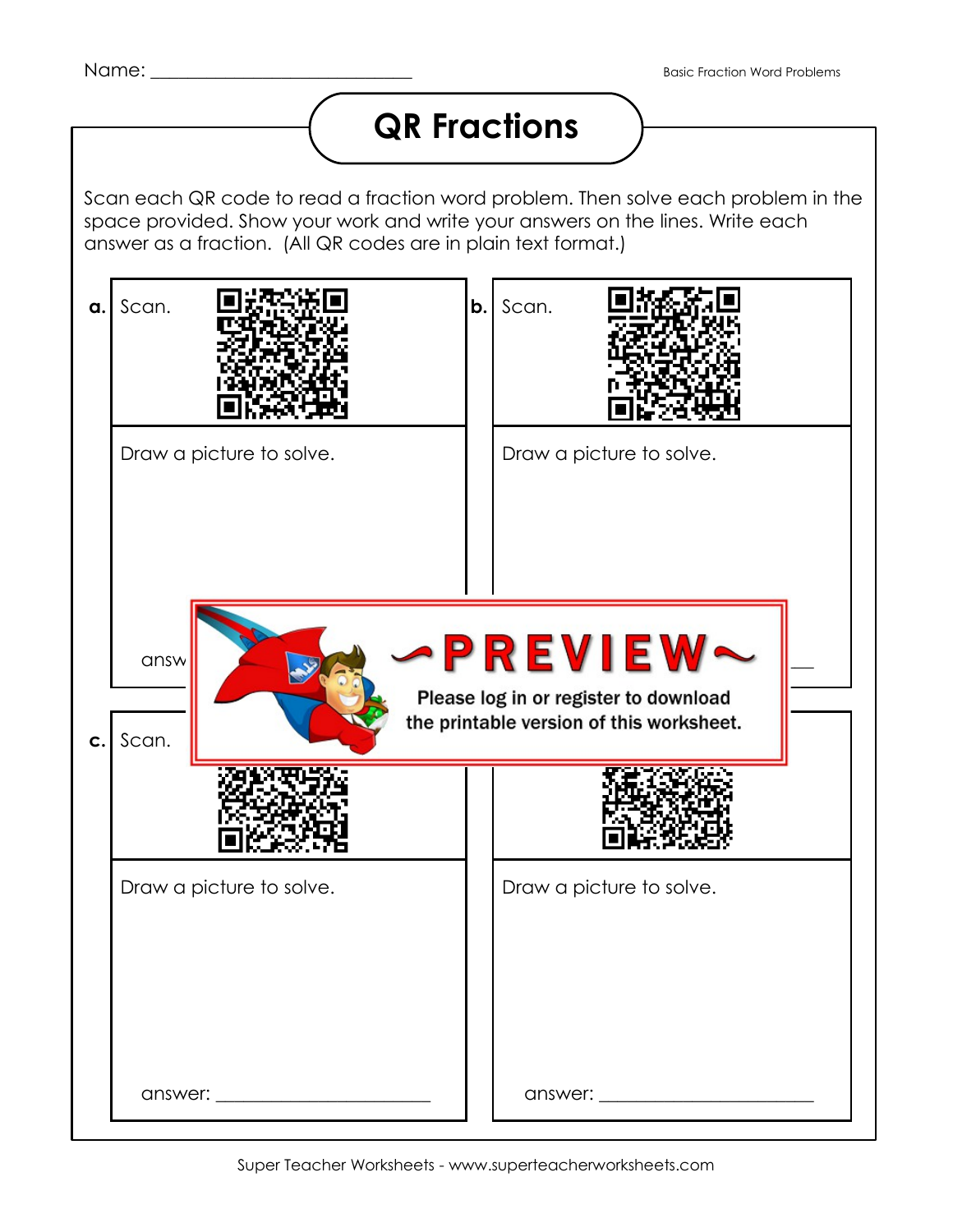## **ANSWER KEY**

## **QR Fractions**

Scan each QR code to read a fraction word problem. Then solve each problem in the space provided. Show your work and write your answers on the lines. Write each answer as a fraction. (All QR codes are in plain text format.)